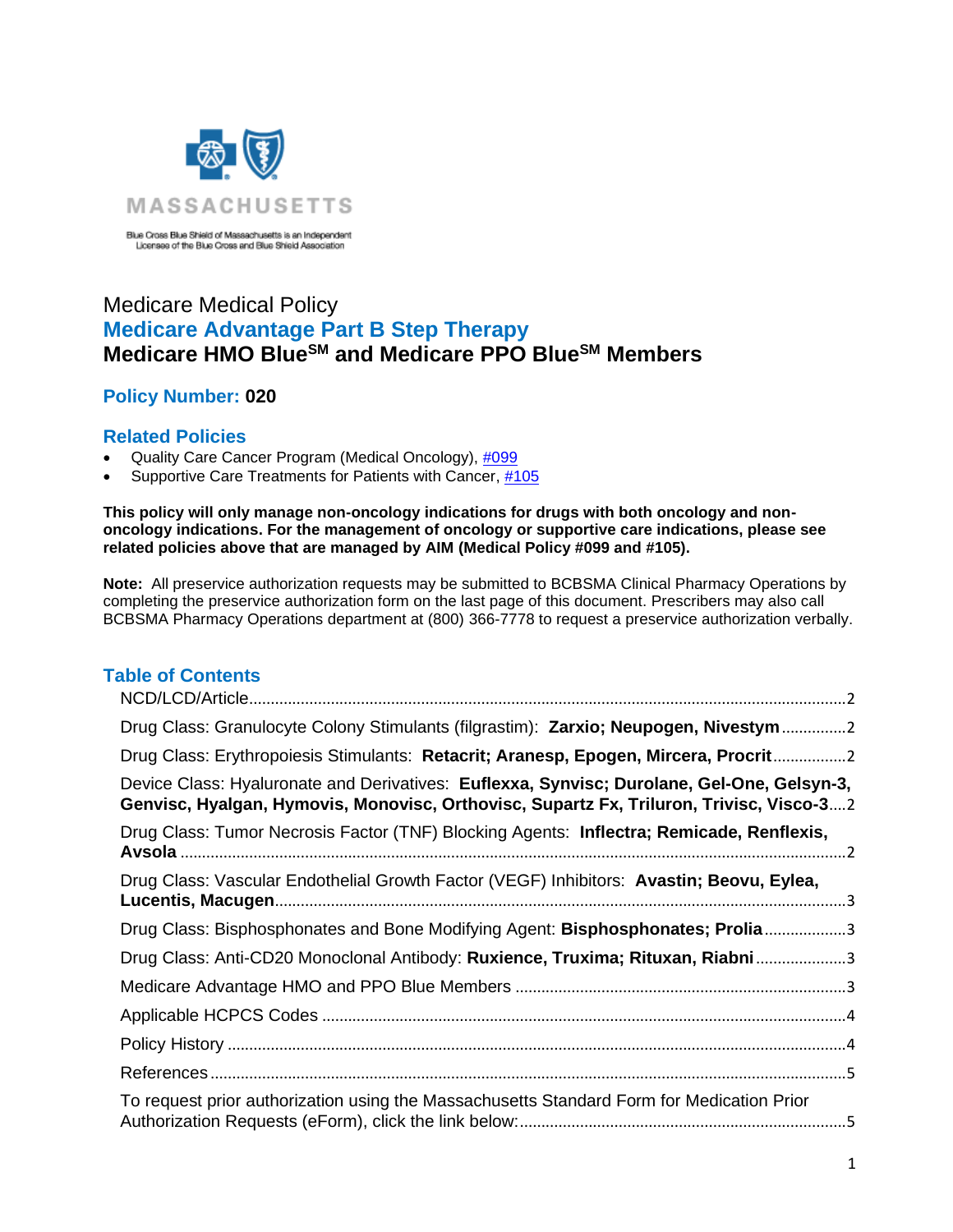### <span id="page-1-0"></span>**NCD/LCD/Article**

Medical necessity criteria and coding guidance for **Medicare Advantage members living in Massachusetts** can be found through the link(s) below.

[National Coverage Determinations \(NCDs\)](https://www.cms.gov/medicare-coverage-database/indexes/ncd-alphabetical-index.aspx?bc=AgAAAAAAAAAA&) [Local Coverage Determinations \(LCDs\) for National Government Services, Inc.](https://www.cms.gov/medicare-coverage-database/indexes/lcd-list.aspx?Cntrctr=304&ContrVer=1&CntrctrSelected=304*1&s=24&DocType=1&bc=AAgAAAAAAAAA&#aFinal)

**Note:** To review the specific NCD/LCD/Article, please remember to click "accept" on the CMS licensing agreement at the bottom of the CMS webpage.

For specific CMS guidance, please click on the medication hyperlink below.

Please refer to the chart below for the formulary status of the drugs/devices affected by this policy.

<span id="page-1-1"></span>

| Drug Class: Granulocyte Colony Stimulants (filgrastim): Zarxio; Neupogen, Nivestym |                              |
|------------------------------------------------------------------------------------|------------------------------|
| STEP <sub>1</sub>                                                                  |                              |
| Step 1 Drug(s): Zarxio                                                             | Covered                      |
| STEP <sub>2</sub>                                                                  |                              |
| Step 2 Drug(s): Neupogen, Nivestym                                                 | Prior Use of Step 1 Required |

<span id="page-1-2"></span>

| Drug Class: Erythropoiesis Stimulants: Retacrit; Aranesp, Epogen, Mircera, Procrit |                              |
|------------------------------------------------------------------------------------|------------------------------|
| STEP <sub>1</sub>                                                                  |                              |
| Step 1 Drug(s): Retacrit                                                           | Covered                      |
| STEP <sub>2</sub>                                                                  |                              |
| Step 2 Drug(s): Aranesp, Epogen, Mircera, Procrit                                  | Prior Use of Step 1 Required |

<span id="page-1-3"></span>**Device Class: Hyaluronate and Derivatives: Hyalgan, Hymovis, Synvisc; Durolane, Euflexxa, Gel-One, Gelsyn-3, Genvisc, Monovisc, Orthovisc, Supartz Fx, Triluron, Trivisc, Visco-3**

| STEP <sub>1</sub>                                                                                                                              |                              |
|------------------------------------------------------------------------------------------------------------------------------------------------|------------------------------|
| Step 1 Drug(s): Euflexxa, Synvisc                                                                                                              | Covered                      |
| STEP <sub>2</sub>                                                                                                                              |                              |
| Step 2 Drug(s): Durolane, Gel-One, Gelsyn-3, Genvisc, Hyalgan,<br>٠<br>Hymovis, Monovisc, Orthovisc, Supartz Fx, Triluron, Trivisc,<br>Visco-3 | Prior Use of Step 1 Required |

<span id="page-1-4"></span>**Drug Class: Tumor Necrosis Factor (TNF) Blocking Agents: Inflectra; Remicade, Renflexis, Avsola STEP 1** • Step 1 Drug(s): Inflectra, Avsola Covered **STEP 2** • Step 2 Drug(s): [Remicade,](https://www.cms.gov/medicare-coverage-database/new-search/search-results.aspx?keyword=Infliximab&keywordType=starts&areaId=s24&docType=NCA,CAL,NCD,MEDCAC,TA,MCD,6,3,5,1,F,P&contractOption=all) [Renflexis](https://www.cms.gov/medicare-coverage-database/new-search/search-results.aspx?keyword=infliximab-abda&keywordType=starts&areaId=s24&docType=NCA,CAL,NCD,MEDCAC,TA,MCD,6,3,5,1,F,P&contractOption=all) Prior Use of Step 1 Required

#### <span id="page-1-5"></span>**Drug Class: Vascular Endothelial Growth Factor (VEGF) Inhibitors: Avastin; Beovu, Eylea, Lucentis, Macugen**

**STEP 1**

• Step 1 Drug(s): Avastin Covered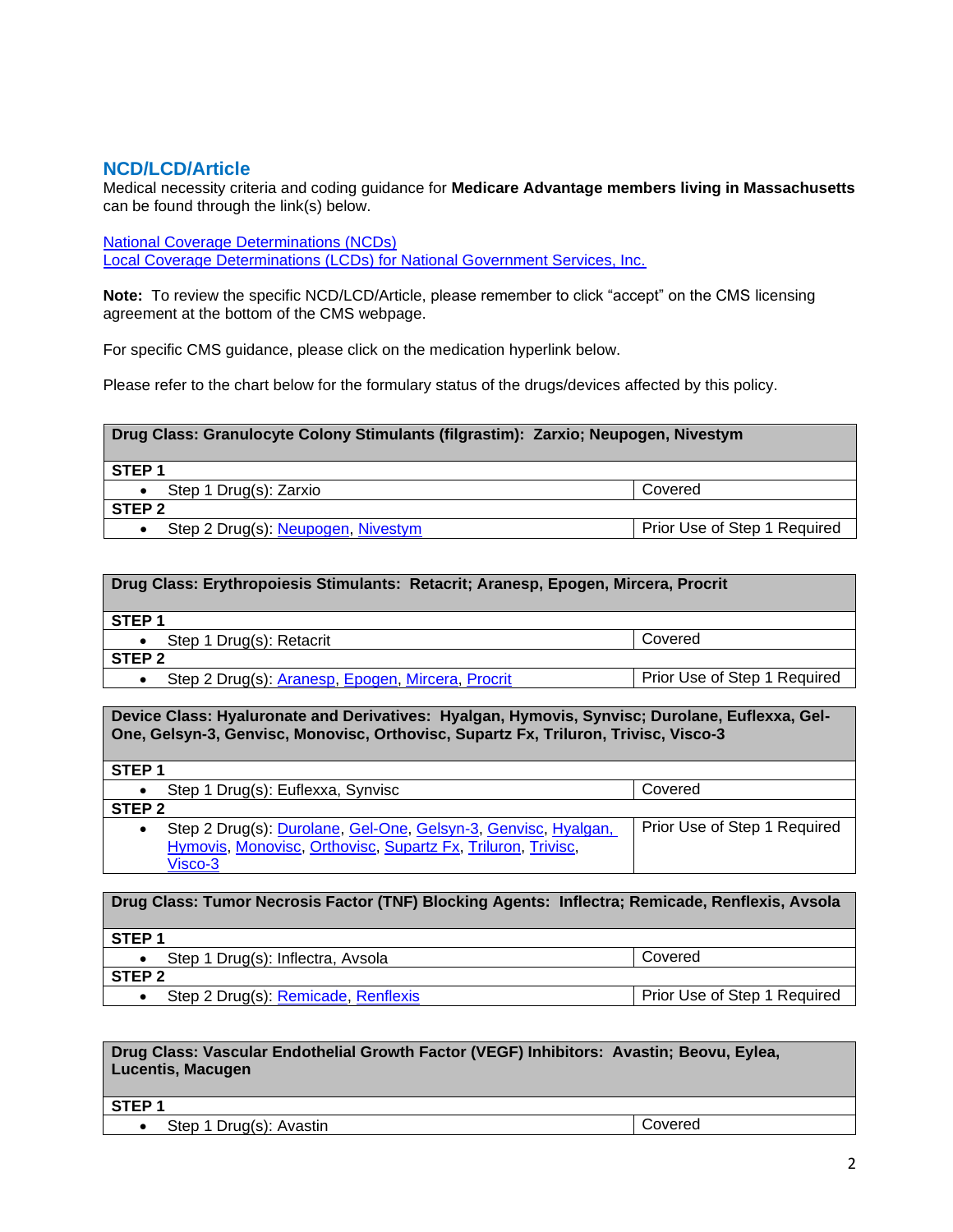• Step 2 Drug(s): [Beovu,](https://www.cms.gov/medicare-coverage-database/new-search/search-results.aspx?keyword=Brolucizumab&keywordType=starts&areaId=s24&docType=NCA,CAL,NCD,MEDCAC,TA,MCD,6,3,5,1,F,P&contractOption=all) [Eylea,](https://www.cms.gov/medicare-coverage-database/new-search/search-results.aspx?keyword=Aflibercept&keywordType=starts&areaId=s24&docType=NCA,CAL,NCD,MEDCAC,TA,MCD,6,3,5,1,F,P&contractOption=all) [Lucentis,](https://www.cms.gov/medicare-coverage-database/new-search/search-results.aspx?keyword=Ranibizumab&keywordType=starts&areaId=s24&docType=NCA,CAL,NCD,MEDCAC,TA,MCD,6,3,5,1,F,P&contractOption=all) [Macugen](https://www.cms.gov/medicare-coverage-database/new-search/search-results.aspx?keyword=Pegaptanib&keywordType=starts&areaId=s24&docType=NCA,CAL,NCD,MEDCAC,TA,MCD,6,3,5,1,F,P&contractOption=all) Prior Use of Step 1 Required

<span id="page-2-1"></span><span id="page-2-0"></span>

| Drug Class: Bisphosphonates and Bone Modifying Agent: Bisphosphonates; Prolia |                              |
|-------------------------------------------------------------------------------|------------------------------|
|                                                                               |                              |
| STEP <sub>1</sub>                                                             |                              |
|                                                                               |                              |
| Step 1 Drug(s): Bisphosphonates                                               | Covered                      |
| STEP <sub>2</sub>                                                             |                              |
| Step 2 Drug(s): Prolia (osteoporosis only)                                    | Prior Use of Step 1 Required |
|                                                                               |                              |
| Drug Class: Anti-CD20 Monoclonal Antibody: Ruxience, Truxima; Rituxan, Riabni |                              |
|                                                                               |                              |
| STEP <sub>1</sub>                                                             |                              |
| Step 1 Drug(s): Ruxience, Truxima                                             | Covered                      |
| STEP <sub>2</sub>                                                             |                              |
| Step 2 Drug(s): Rituxan, Riabni (non-oncology indications only)               | Prior Use of Step 1 Required |

Medical necessity criteria will follow CMS NCD/LCD/Article guidance. In addition, we may cover the following drug/device classes listed in the chart above for new starts\* in the following stepped approach:

\*New start is defined as no previous claim or prescriber documented use for the requested Step 2 drug/device within the past 365 days.

**Step 1:** Step 1 drugs/devices will be covered without a preservice authorization.

**Step 2:** Step 2 drugs/devices may be covered when all of the following criteria are met:

- The drug/device must be used for a medically accepted indication that is supported by the Food and Drug Administration (FDA) labeling of the drug and/or medical references approved by Medicare.
- There must be evidence of a BCBSMA claim or prescriber documented use of a Step 1 drug/device within the previous 365 days.

Additional clinical information demonstrating medical necessity of the desired drug/device must be submitted by the requesting prescriber for review.

We do not cover drugs/devices listed in the above chart unless the above step therapy criteria are met.

## <span id="page-2-2"></span>**Medicare Advantage HMO and PPO Blue Members**

#### **In which settings is preservice authorization required?**

Step therapy will be required when the medications are administered using a member's **medical benefit** in these settings:

- A clinician's or physician's office
- A home health care provider
- A home infusion therapy provider
- Outpatient hospital and dialysis settings
- Surgical day care.

**Note:** This change does not affect these medications in inpatient, urgent care centers, and emergency department settings.

Prescribers may send relevant clinical information to: Blue Cross Blue Shield of Massachusetts, Pharmacy Operations Department 25 Technology Place, Hingham, MA 02043 Tel: 1-800-366-7778; Fax: 1-866-463-7700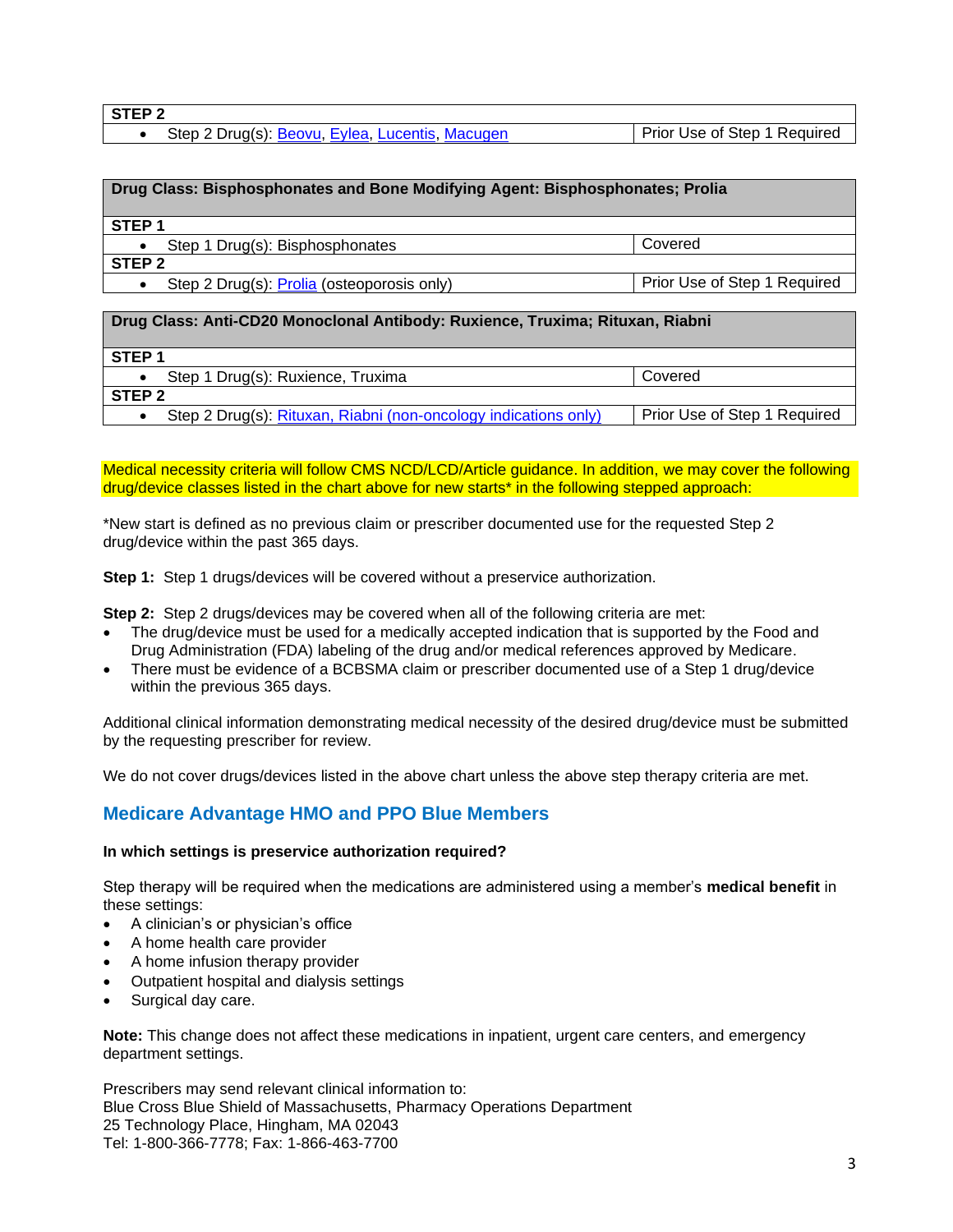# <span id="page-3-0"></span>**Applicable HCPCS Codes**

| <b>HCPCS Codes</b> | <b>Description</b>                                                                        |
|--------------------|-------------------------------------------------------------------------------------------|
| Q5101              | Injection, filgrastim-sndz, biosimilar, (zarxio), 1 microgram                             |
| J1442              | Injection, filgrastim (g-csf), excludes biosimilars, 1 microgram                          |
| Q5110              | Injection, filgrastim-aafi, biosimilar, (nivestym), 1 microgram                           |
| Q5105              | Injection, epoetin alfa, biosimilar, (retacrit) (for esrd on dialysis), 100 units         |
| Q5106              | Injection, epoetin alfa, biosimilar, (retacrit) (for non-esrd use), 1000 units            |
| J0881              | Injection, darbepoetin alfa, 1 microgram (non-esrd use)                                   |
| J0882              | Injection, darbepoetin alfa, 1 microgram (for esrd on dialysis)                           |
| J0885              | Injection, epoetin alfa, (for non-esrd use), 1000 units                                   |
| Q4081              | Injection, epoetin alfa, 100 units (for esrd on dialysis)                                 |
| J0887              | Injection, epoetin beta, 1 microgram, (for esrd on dialysis)                              |
| J0888              | Injection, epoetin beta, 1 microgram, (for non esrd use)                                  |
| J7321              | Hyaluronan or derivative, hyalgan, supartz or visco-3, for intra-articular injection, per |
|                    | dose                                                                                      |
| J7322              | Hyaluronan or derivative, hymovis, for intra-articular injection, 1 mg                    |
| J7325              | Hyaluronan or derivative, synvisc or synvisc-one, for intra-articular injection, 1 mg     |
| J7327              | Hyaluronan or derivative, monovisc, for intra-articular injection, per dose               |
| J7324              | Hyaluronan or derivative, orthovisc, for intra-articular injection, per dose              |
| J7323              | Hyaluronan or derivative, euflexxa, for intra-articular injection, per dose               |
| J7318              | Hyaluronan or derivative, durolane, for intra-articular injection, 1 mg                   |
| J7326              | Hyaluronan or derivative, gel-one, for intra-articular injection, per dose                |
| J7328              | Hyaluronan or derivative, gelsyn-3, for intra-articular injection, 0.1 mg                 |
| J7320              | Hyaluronan or derivitive, genvisc 850, for intra-articular injection, 1 mg                |
| J7332              | Hyaluronan or derivative, triluron, for intra-articular injection, 1 mg                   |
| J7329              | Hyaluronan or derivative, trivisc, for intra-articular injection, 1 mg                    |
| Q5103              | Injection, infliximab-dyyb, biosimilar, (inflectra), 10 mg                                |
| J1745              | Injection, infliximab, excludes biosimilar, 10 mg                                         |
| Q5104              | Injection, infliximab-abda, biosimilar, (renflexis), 10 mg                                |
| Q5121              | Injection, infliximab-axxq, biosimilar, (avsola), 10 mg                                   |
| J9035              | Injection, bevacizumab, 10 mg                                                             |
| C9257              | Injection, bevacizumab, 0.25 mg                                                           |
| J0179              | Injection, brolucizumab-dbll, 1 mg                                                        |
| J0178              | Injection, aflibercept, 1 mg                                                              |
| J2778              | Injection, ranibizumab, 0.1 mg                                                            |
| J2503              | Injection, pegaptanib sodium, 0.3 mg                                                      |
| J0897              | Injection, denosumab, 1 mg                                                                |
| Q5119              | Injection, rituximab-pvvr, biosimilar, (ruxience), 10 mg                                  |
| Q5115              | Injection, rituximab-abbs, biosimilar, (truxima), 10 mg                                   |
| J9312              | Injection, rituximab, 10 mg                                                               |
| J3590              | Unclassified biologics                                                                    |

# <span id="page-3-1"></span>**Policy History**

| <b>Date</b> | <b>Action</b>                                                                                                                                                               |
|-------------|-----------------------------------------------------------------------------------------------------------------------------------------------------------------------------|
| 4/1/2022    | Policy updated to move Avsola as step 1 medication. Effective 4/1/2022                                                                                                      |
| 1/1/2022    | Policy updated to move Euflexxa as step 1 medication and Hyalgan and Hymovis as<br>step 2 medication. Policy reviewed and approved by P&T 11/17/2021. Effective<br>1/1/2022 |
| 12/1/2021   | Policy updated to remove Mvasi and Zirabev as step 1 medication. Effective<br>12/1/2021                                                                                     |
| 8/1/2021    | Policy updated to include Riabni for non-oncology indications only. Policy reviewed<br>and approved by P&T 3/24/2021. Effective 8/1/2021.                                   |
| 7/1/2021    | Policy updated to move Granix and Granulocyte Colony Stimulants (pegfilgrastim) to                                                                                          |